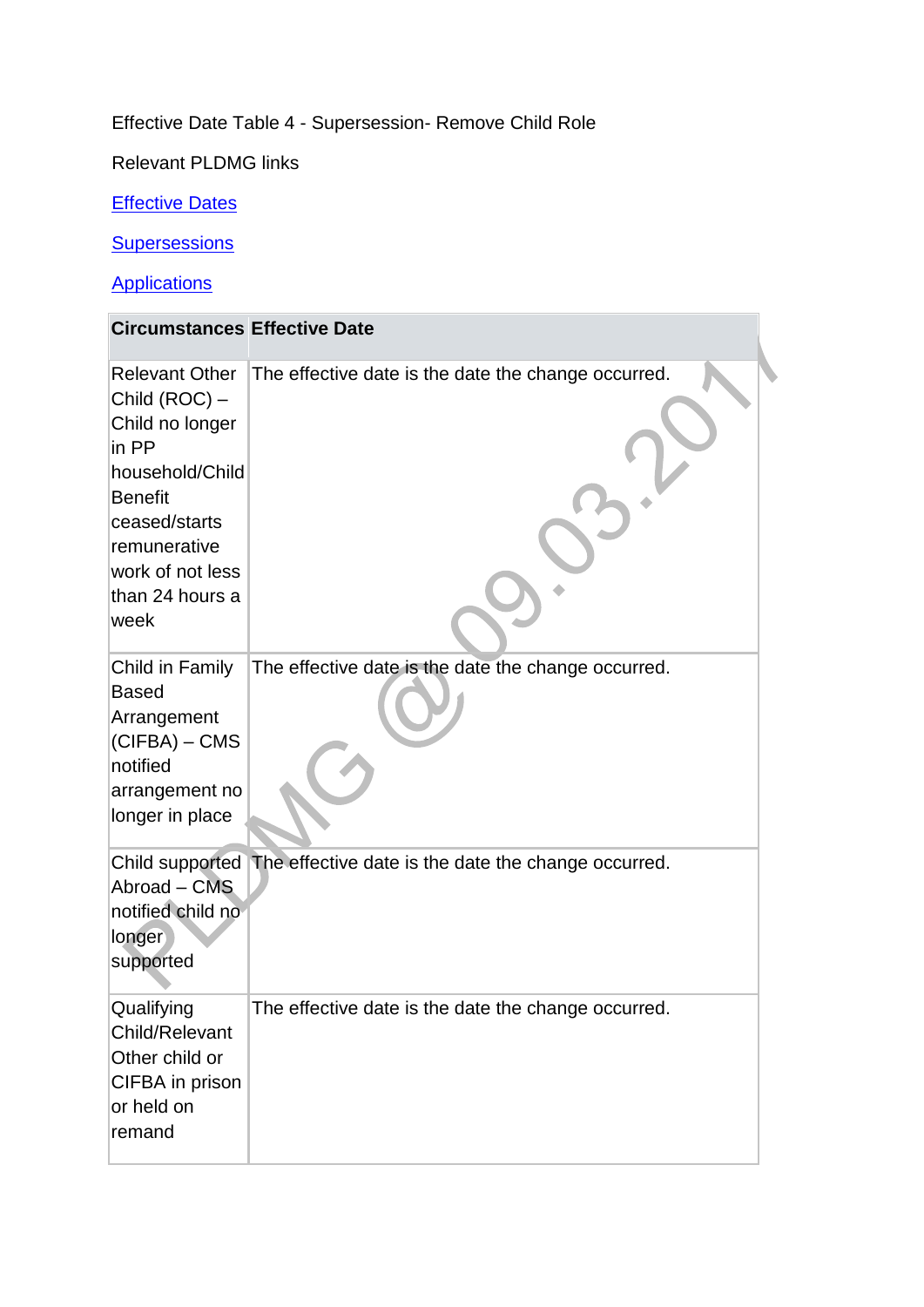| Parent with<br>Care no longer<br><b>Primary Carer</b><br>of Qualifying<br>Child/no longer<br>providing day to<br>day care                                       | The effective date is the date the change occurred.                                                                                                                                                                                                                                                                                                                                                                                                                                                                                                                                                                                                                                                                                                                                                                                                                                                                                                                                                                                                                                                                                                                                                                                                                       |
|-----------------------------------------------------------------------------------------------------------------------------------------------------------------|---------------------------------------------------------------------------------------------------------------------------------------------------------------------------------------------------------------------------------------------------------------------------------------------------------------------------------------------------------------------------------------------------------------------------------------------------------------------------------------------------------------------------------------------------------------------------------------------------------------------------------------------------------------------------------------------------------------------------------------------------------------------------------------------------------------------------------------------------------------------------------------------------------------------------------------------------------------------------------------------------------------------------------------------------------------------------------------------------------------------------------------------------------------------------------------------------------------------------------------------------------------------------|
| Qualifying<br>Child/Relevant<br>Other<br>child/CIFBA or<br>Child supported<br>abroad has died                                                                   | The child is removed from the case from the date of death.                                                                                                                                                                                                                                                                                                                                                                                                                                                                                                                                                                                                                                                                                                                                                                                                                                                                                                                                                                                                                                                                                                                                                                                                                |
| Qualifying<br>Young person -<br>A 16 year old<br>who has left<br>full-time non-<br>advanced<br>education or<br>approved<br>training - No<br>extension<br>period | The effective date is the 1st September on or after their 16th<br>birthday.<br>Note: If the child commenced remunerative work (of not less<br>than 24 hours each week) before their terminal date they<br>cease to be a child on the day work commences.<br><b>Example A</b><br>A NRP reports that their 16 year old son left school on 20th<br>June 2015 after finishing their GCSE exams.<br>The NRP should be told that their son will continue to be<br>treated as a child for child maintenance purposes until 1<br>September, the day following the terminal date.<br><b>Note:</b> The person may continue to be treated as a child for<br>up to a further 20 weeks from the date a young person<br>leaves full-time non-advanced education. This is known as<br>"the extension period" and applies if:<br>Within 20 weeks of leaving full-time non-advanced education<br>or approved training they have registered for further<br>education, work or training with a careers service,<br>Connexions, local authority support service or similar<br>organisations (in Northern Ireland, the Department for<br>Employment and Learning or an Education and Library<br>Board) or they have been accepted to join the armed forces<br>and are waiting for a placement. |
| Qualifying                                                                                                                                                      | The extension period ends when the young person:                                                                                                                                                                                                                                                                                                                                                                                                                                                                                                                                                                                                                                                                                                                                                                                                                                                                                                                                                                                                                                                                                                                                                                                                                          |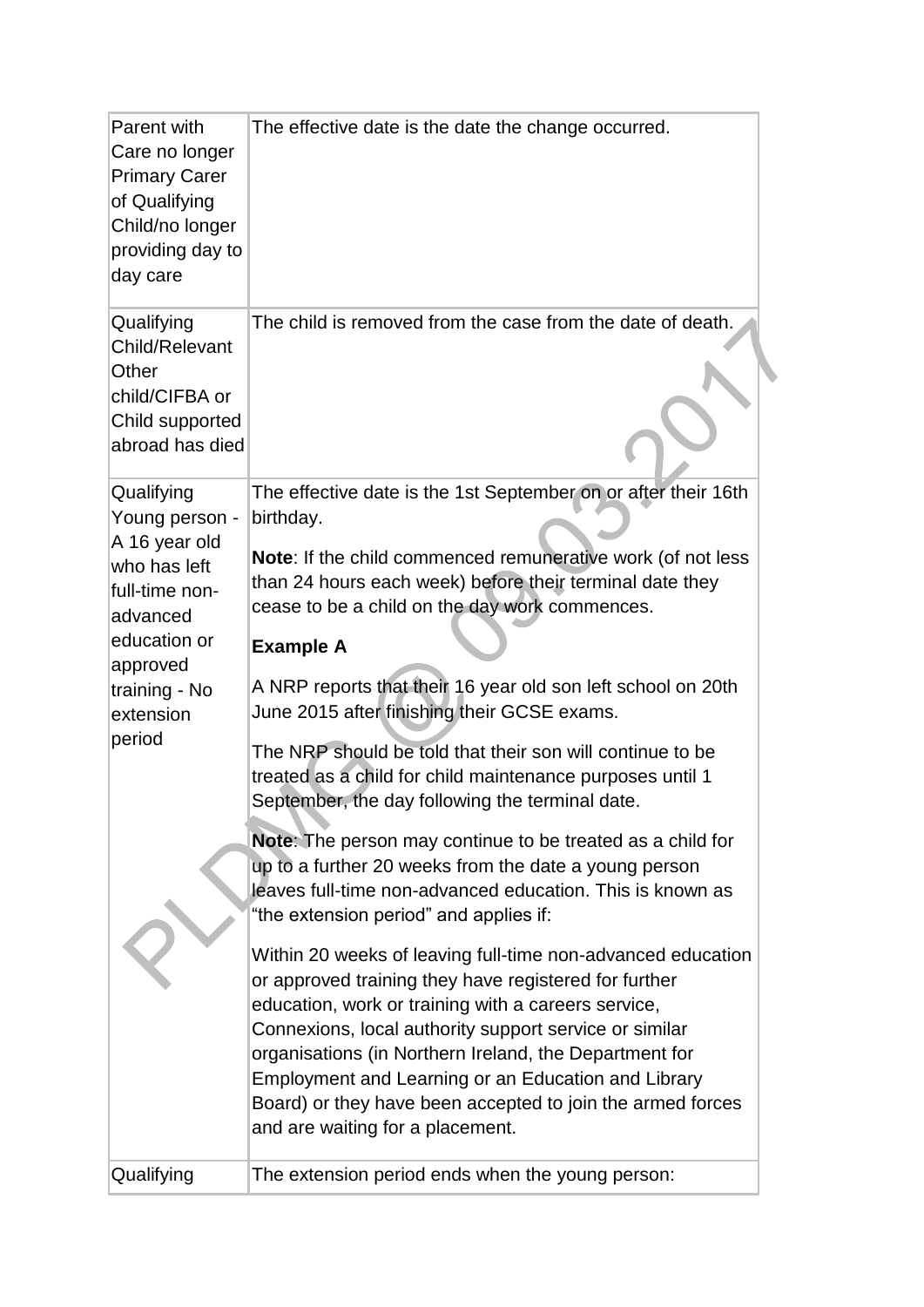| Young person -<br>A 16 or 17 year<br>old who has left<br>full-time non-<br>advanced<br>education or<br>approved<br>training-<br>Extension<br>Period ends | reaches age 18 (but consider if the terminal date<br>$\bullet$<br>applies, if it does and the terminal date is a later date<br>then the terminal date will be used to end the child<br>role);                                                                                                                                                                                                                                                                  |
|----------------------------------------------------------------------------------------------------------------------------------------------------------|----------------------------------------------------------------------------------------------------------------------------------------------------------------------------------------------------------------------------------------------------------------------------------------------------------------------------------------------------------------------------------------------------------------------------------------------------------------|
|                                                                                                                                                          | starts in remunerative work (i.e. not less than 24<br>hours per week), for which payment is received or<br>expected;                                                                                                                                                                                                                                                                                                                                           |
|                                                                                                                                                          | starts getting Income Support, income-based<br>Jobseeker's Allowance, Employment Support<br>Allowance, Incapacity Benefit or a tax credit in their<br>own right;                                                                                                                                                                                                                                                                                               |
|                                                                                                                                                          | stops being registered with a careers service,<br>Connexions, local authority support service or similar<br>organisation (in Northern Ireland, the Department for<br>Employment and Learning or an Education and<br>Library Board).                                                                                                                                                                                                                            |
|                                                                                                                                                          | The child may satisfy the conditions again if:                                                                                                                                                                                                                                                                                                                                                                                                                 |
|                                                                                                                                                          | their paid work stops or reduces to less than 24 hours<br>per week or:                                                                                                                                                                                                                                                                                                                                                                                         |
|                                                                                                                                                          | they stop getting Income Support, income-based<br>Jobseeker's Allowance, Employment Support<br>Allowance, Incapacity Benefit or a tax credit in their<br>own right.                                                                                                                                                                                                                                                                                            |
|                                                                                                                                                          | <b>Example B</b>                                                                                                                                                                                                                                                                                                                                                                                                                                               |
|                                                                                                                                                          | John is 17 in May 2014. He left school on 25th June 2014<br>and he has registered with Connexions. His extension period<br>starts on 30th June (the Monday after education ceases) and<br>ends on 10 November (20 weeks after it started).                                                                                                                                                                                                                     |
|                                                                                                                                                          | <b>Example C</b>                                                                                                                                                                                                                                                                                                                                                                                                                                               |
|                                                                                                                                                          | Henry is 17 in April 2014. He left school on 25th June. His<br>extension period starts 30th June (the Monday after<br>education ceases) however he did not register for<br>Connexions until 7th September. Since he registered within<br>20 weeks of leaving full-time non-advanced education he will<br>continue to be a child until the end of the extension period.<br>There is no break in his status as a child because he<br>registered within 20 weeks. |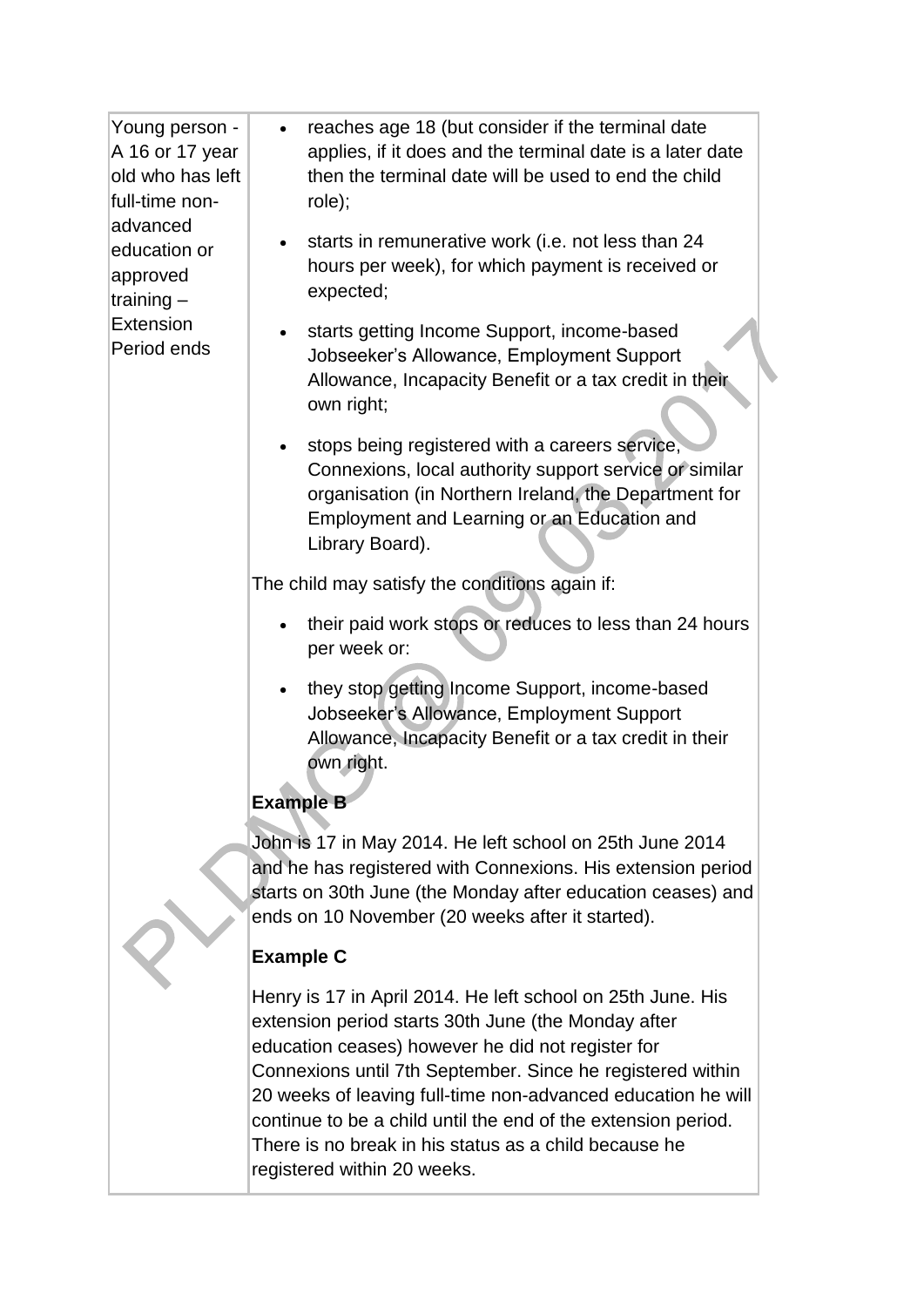| Qualifying<br>A 17, 18 or 19<br>year old, who<br>has left full-time<br>non-advanced | The effective date is the day following the terminal date,<br>Young person – unless they commenced remunerative work (of not less than<br>24 hours each week) before their terminal date, in which case<br>they cease to be a child on the day work commences.<br>Terminal dates are the first of these dates that arise after a                                                                   |
|-------------------------------------------------------------------------------------|----------------------------------------------------------------------------------------------------------------------------------------------------------------------------------------------------------------------------------------------------------------------------------------------------------------------------------------------------------------------------------------------------|
| education or                                                                        | child/Qualifying Young Person leaves education / training:                                                                                                                                                                                                                                                                                                                                         |
| approved<br>training and has                                                        | 31 August;                                                                                                                                                                                                                                                                                                                                                                                         |
| not enrolled on<br>another course                                                   | 30 November;                                                                                                                                                                                                                                                                                                                                                                                       |
| of qualifying                                                                       | the last day in February;                                                                                                                                                                                                                                                                                                                                                                          |
| education or<br>training                                                            | 31 May.                                                                                                                                                                                                                                                                                                                                                                                            |
|                                                                                     | <b>Note:</b> If a person has completed or left a course of full-time<br>non-advanced education or approved training, and has<br>passed their terminal date or the end of their extension<br>period, they will continue to be a Qualifying Young Person<br>(and therefore a child for child maintenance purposes) if they<br>are enrolled on another course of qualifying education or<br>training. |
|                                                                                     | <b>Example D</b>                                                                                                                                                                                                                                                                                                                                                                                   |
|                                                                                     | On 10th September 2015, a PWC reports that their 18 year<br>old son, who left school in June having completed his A<br>levels, will begin a further course of A levels at a local college<br>on 14th September 2015.                                                                                                                                                                               |
|                                                                                     | Their son, will continue to be treated as a child until the<br>terminal date following them completing or leaving the new<br>course or, if sooner, their 20th birthday.                                                                                                                                                                                                                            |
|                                                                                     | <b>Example E</b>                                                                                                                                                                                                                                                                                                                                                                                   |
|                                                                                     | On 1st April 2016 a NRP reports that their 18 year old son<br>(QC) has left school in the middle of March to start work. The<br>Child Benefit check shows it still to be in payment. When the<br>PWC is contacted, they confirm that their son started a full<br>time job on 12th March 2016.                                                                                                      |
|                                                                                     | Maintenance liability for the son ceases from 12th March<br>2016.                                                                                                                                                                                                                                                                                                                                  |
| Qualifying                                                                          | Where a person who was a child makes a claim to a                                                                                                                                                                                                                                                                                                                                                  |